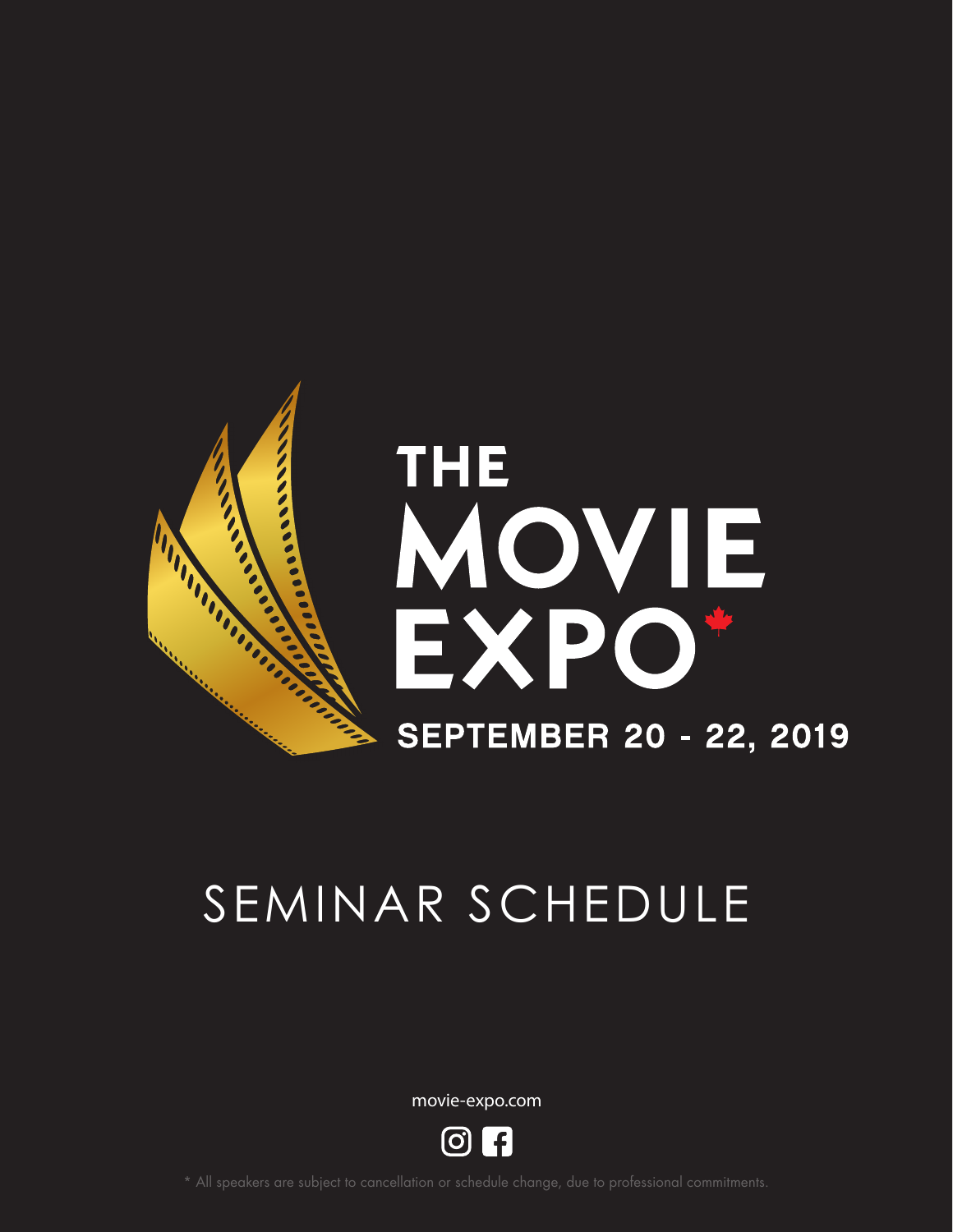

## DAY 1 **Pre-Production: Bringing Ideas to Life**

## CASTING & AUDITIONING PANEL

SEPT 20, 4:30 PM

#### SHEILA JAFFE

Casting Director (Entourage, The Italian Job, The Fighter)

#### Panel Information

- "Audition Secrets: Impress the Casting Director".
- Hollywood's Top Casting Directors Reveal "How to Book That Audition".
- Submissions to get into the audition room.
- Casting Secrets: Get that next role.

## STORYBOARD & PREVIZ PANEL

SEPT 20, 6:00 PM

#### KEVIN CONRAN

Art Director and Designer (Sky Captain and the World of Tomorrow, Monsters vs Aliens, Bee Movie)

#### Seminar Information

- A look into the preparation and planning for an animated film.
- Stepping into the world of cartoons.

## ACTOR COACHING

SEPT 20, 7:30 PM

#### LEWIS BAUMANDER

Founder LB Acting Studio, Actor Coach for names such as Keanu Reeves, Eric McCormack, Michael Rappaport, Malcolm McDowell and Stacey Keach.

#### Seminar Information

- "Knowing Your Role".
- Preparation, Character breakdown.
- Getting into character.
- Working with your brand.

#### WRITING PANEL

SEPT 20, 4:30 PM

#### CLAIRE SERA

Writer & Actress (Smallfoot, Blended, The Princess Diaries, Pie N'Burger)

#### Panel Information

- "Ideas to Script".
- Putting your ideas into words.
- Creating a fictional universe.
- Fiction vs Reality
- Character vs Story personal anecdotes

### MUSIC DESIGN & MUSICAL SCORE PANEL

SEPT 20, 6:00 PM

#### ANDREAS CARLSSON

6X Grammy nominated songwriter, ASCAP Songwriter of The Year, 4x Emmy nominee)

#### KLAUS BADELT

Composer and mutiple award winnner (Pirates of the Caribbean, Curse of the Black Pearl, The Time Machine, Constantine, Gladiator)

#### Panel Information

• How the composers set the mood, invoke the emotions & create the magic through music.

## VOICES IN ANIMATION PANEL

SEPT 20, 6:00 PM

#### JAMIE THOMASON

Voice Director (Disney Aminations, Daytime Emmy Nominee)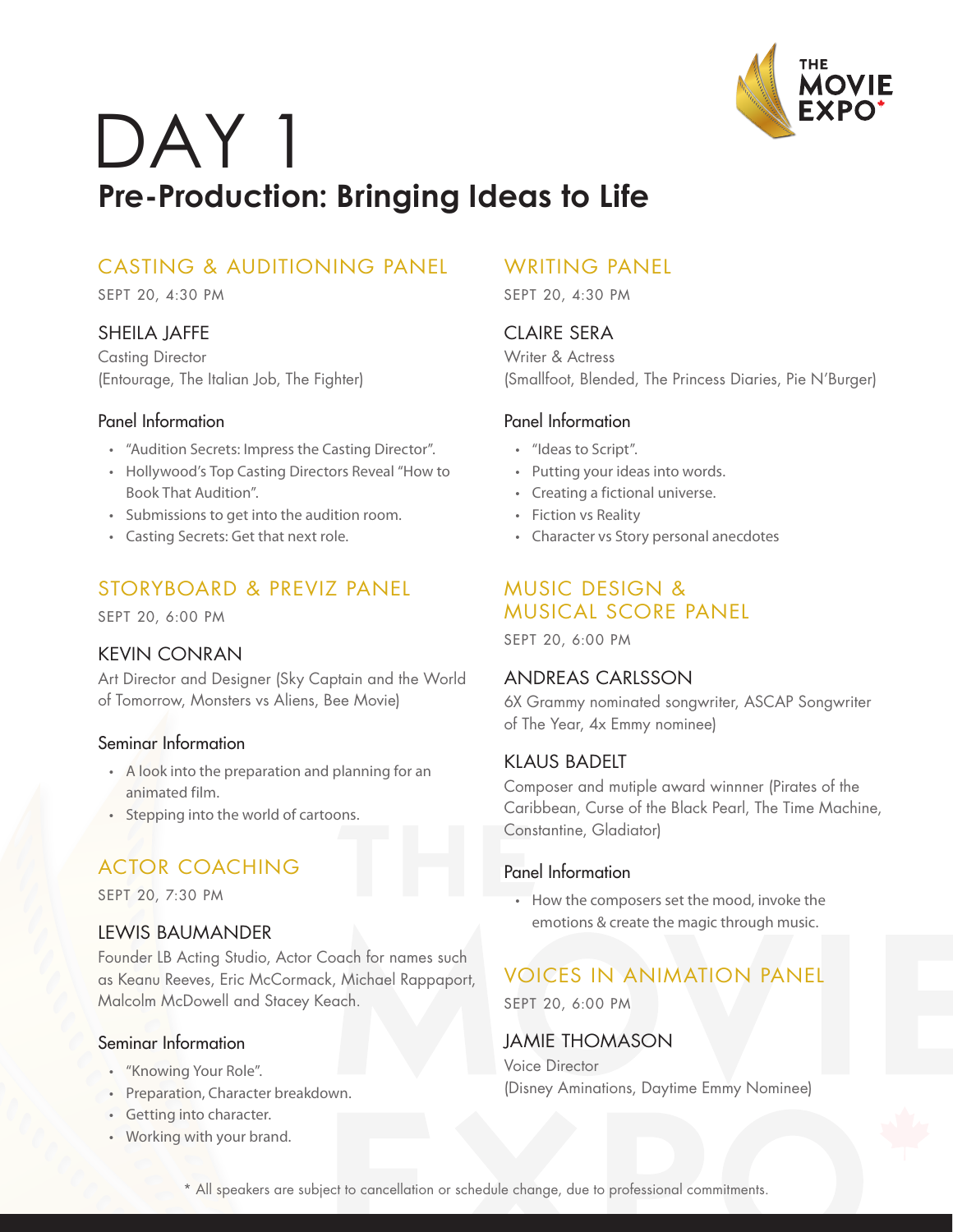

## DAY<sub>2</sub> **Production on Set: Storytelling Through the Lens**

## GETTING INTO YOUR ROLE: THE MAKING OF A SUPER HERO BODY

SEPT 21, 11:00 AM

#### REHAN JALALI

Celebrity Fitness Trainer and Nutrition Specialist

Rehan Jalali is an internationally recognized Fitness Expert, KABC show host, Filmmaker/Producer, Best Selling Author, and Super Hero Maker based in Beverly Hills, Ca. His clients include Oscar® winning actors, Emmy® award winning TV stars, and Grammy® winning musicians. Rehan has appeared on numerous TV shows including "The Doctors", "CBS Morning News", "Breakfast TV" and "The Art of Building Bodies" in Canada. He has appeared in numerous movies including "Rocky 6", "Bigger, Stronger, Faster, "REHAN: The Making of a Super Hero Body", and the upcoming "Supps: The Movie" and "The Skinny Truth"!

## PRODUCING - TELEVISION

SEPT 21, 12:30 PM

#### STEWART A. LYONS

Co-Producer, 2x Emmy Award Winner (Breaking Bad, Everybody Loves Raymond, Step by Step, Better Call Saul)

#### Seminar Information

- Role of the Line Producer.
- Experiences of working on the set.
- Getting started in this role.
- Differences between feature film productions and television.

## PRODUCERS FILM FUNDING PANEL: INDEPENDENT FILM START TO FINISH

SEPT 21, 11:00 AM

#### BRENT BAUM

Executive Producer, Writer (Wedding Planner, Charming, Finding Noah, Thomas the Magic Railroad)

#### GEORGE LEE

CEO & Co- Founder ofVenture 3D and Storyoscopic Films (Animal Crackers, Danger Close, Beyond the Velvet Rope)

#### MARCUS ENGLEFIELD

Executive Producer, Co-founder of Venture 3D (Danger Close, Animal Crackers, Beyond the Velvet Rope)

#### STEVE SHAPIRO

Head of Production for Das Films (The November Man, Winter's Bone, Into the Forest)

#### Panel Information

• Join as these amazing producers discuss how to get your project off the ground. Focusing on development and filom funding. Find out the secrets of what producers look for. Panellists from this section will be apart of the pitch sessions.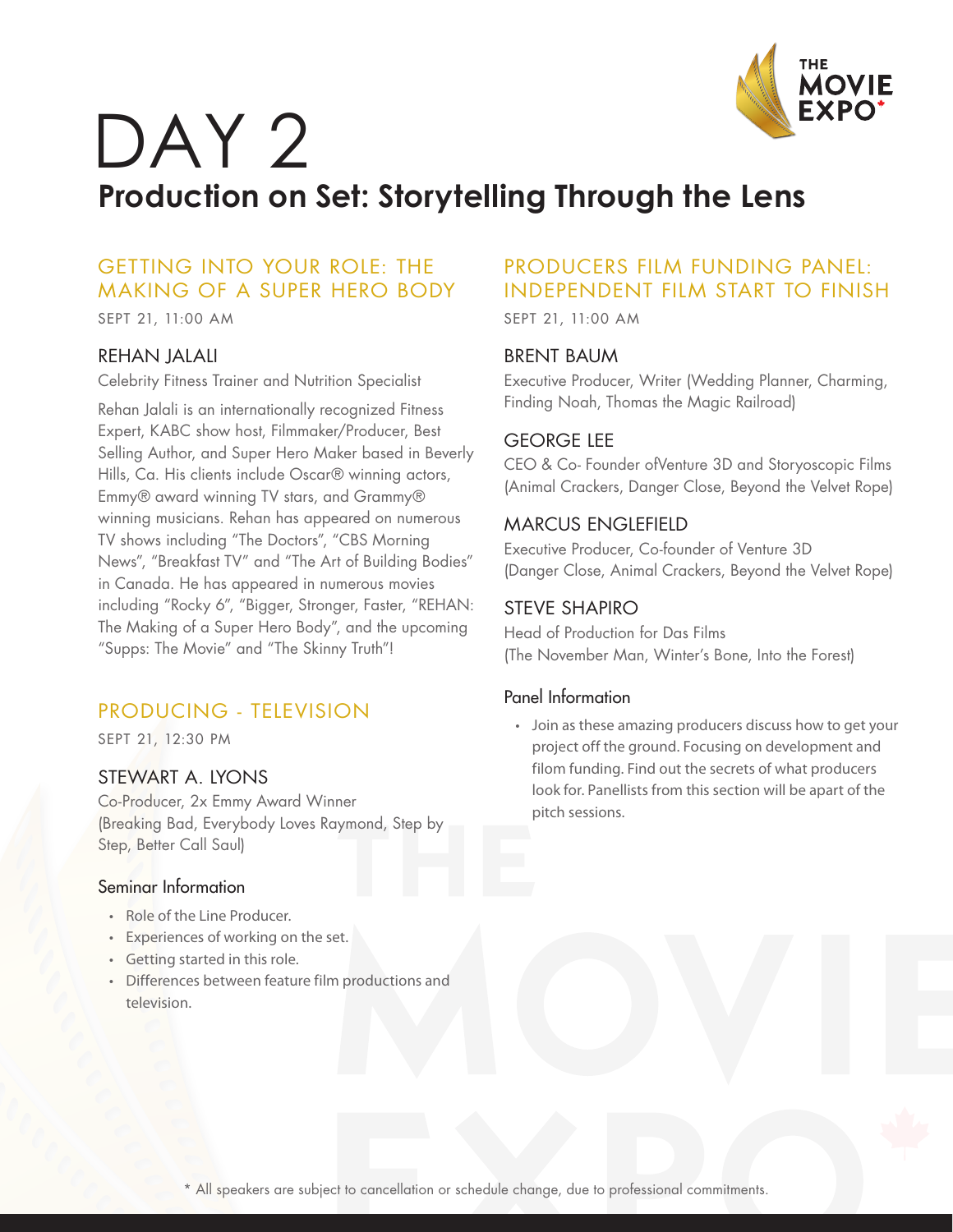

## DAY 2 *(CONTINUED)* **Production on Set: Storytelling Through the Lens**

## DISTRUBUTION & AQUISITIONS

SEPT 21, 12:30 PM

#### CHAD MILLER

Founder & President of Cinea Management (Cinema Machine Management, packaging expert for Netflix, Hulu, Amazon)

#### Seminar Information

• Chad's seminar will be on how to seek & negotiate distribution deals, as well as tips on what the major players look for in terms of content acquisition. Distribution 101 (Amazon, Hulu, Netflix).

## 2ND UNIT DIRECTION

SEPT 21, 2:00 PM

#### LARNELL STOVALL

2nd Unit Director (Titans, Ride Along, Creed, Captain America)

#### Seminar Information

- Action on Set: 2nd Unit Direction".
- Stunts, Choreography, Training, Safety.
- Action and the Integrations of technology Green Screens, Action Sequences.
- "Action scenes on location VS in studio.

## PRODUCING ANIMATION PANEL

SEPT 21, 2:00 PM

#### DANIELLE STERLING

Producer (Jump In, A Guy Thing, Gnome Alone)

#### JEREMY ROSS

Executive Producer and founding partner in 3QU Media (Gnome Alone, Charming, Trouble, Fearless)

#### PENNEY FINKELMAN-COX

President Patchwork Productions, Former Executive VP Sony Pictures Animation, Former Co-Head of Dreamworks (Terms of Endearment, Shrek, Honey I Shrunk the Kids, The Prince of Egypt)

#### Panel Information

- Thoughts on productions in Canada.
- What are some major pros and cons when choosing to produce a film in Canada?
- How Canadian filmmakers can create attraction and interests for foreign producers?

## ANIMATION PANEL

SEPT 21, 3:30 PM

#### PETER LEPENIOTIS

Animation Director (Surly Squirl,Nut Job, Dinosaur, Casper)

#### SIMON J. SMITH

Dreamworks Head of Layout, Director (Antz, Shrek, Shrek 4-D, Bee Movie)

#### Panel Information

- Into the world of imagination and art.
- Character Development and Design.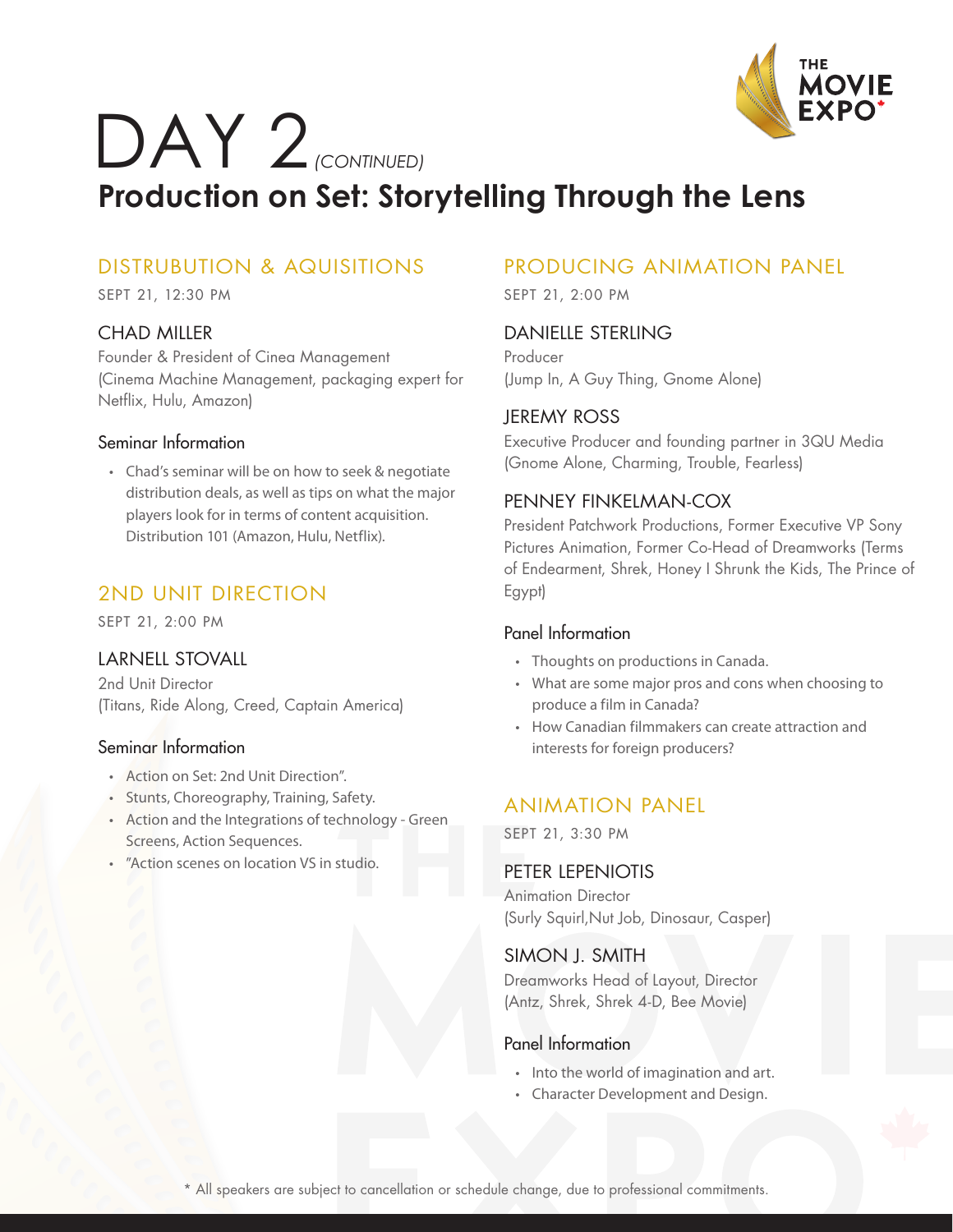

## DAY 2 *(CONTINUED)* **Production on Set: Storytelling Through the Lens**

## VFX - CONCEPT DESIGN

SEPT 21, 3:30 PM

#### LUIS F. CARRASCO

VFX Art Director & Concept Designer (The Revenant, Ready Player One, Star Wars: The Force Awakens)

#### Seminar Information

- "A Look Into the World of Fakery".
- Preparation and design style.
- What is the role in your job.
- In-depth look at amazing films like Ready Player One, Star Wars, The Revanent, and how much preparation it takes.

### TECH & MOTION PICTURE MARKETING

SEPT 21, 5:00 PM

#### DENNIS RICE

CEO & Founder of Visio Entertainment (Former President of World Wide Marketing- United Artists, Former SVP- The Walt Disney Studios Former President- Marketing for Miramax Films)

#### LEGAL - PRODUCTION LEGAL, BUSINESS AFFAIRS

SEPT 21, 5:00 PM

#### TARA SATTLER

Production Legal (Cold Pursuit, Stuck in Love, Maniac)

#### Seminar Information

- Business Affairs.
- Obtaining talent.
- What to be aware of.

## LIGHTS, ACTION, REAL TALK!

SEPT 21, 8:00 PM

#### VINCENT WARD

Actor (Traffic, Ocean's Eleven, Bringing Down the House, Walking Dead)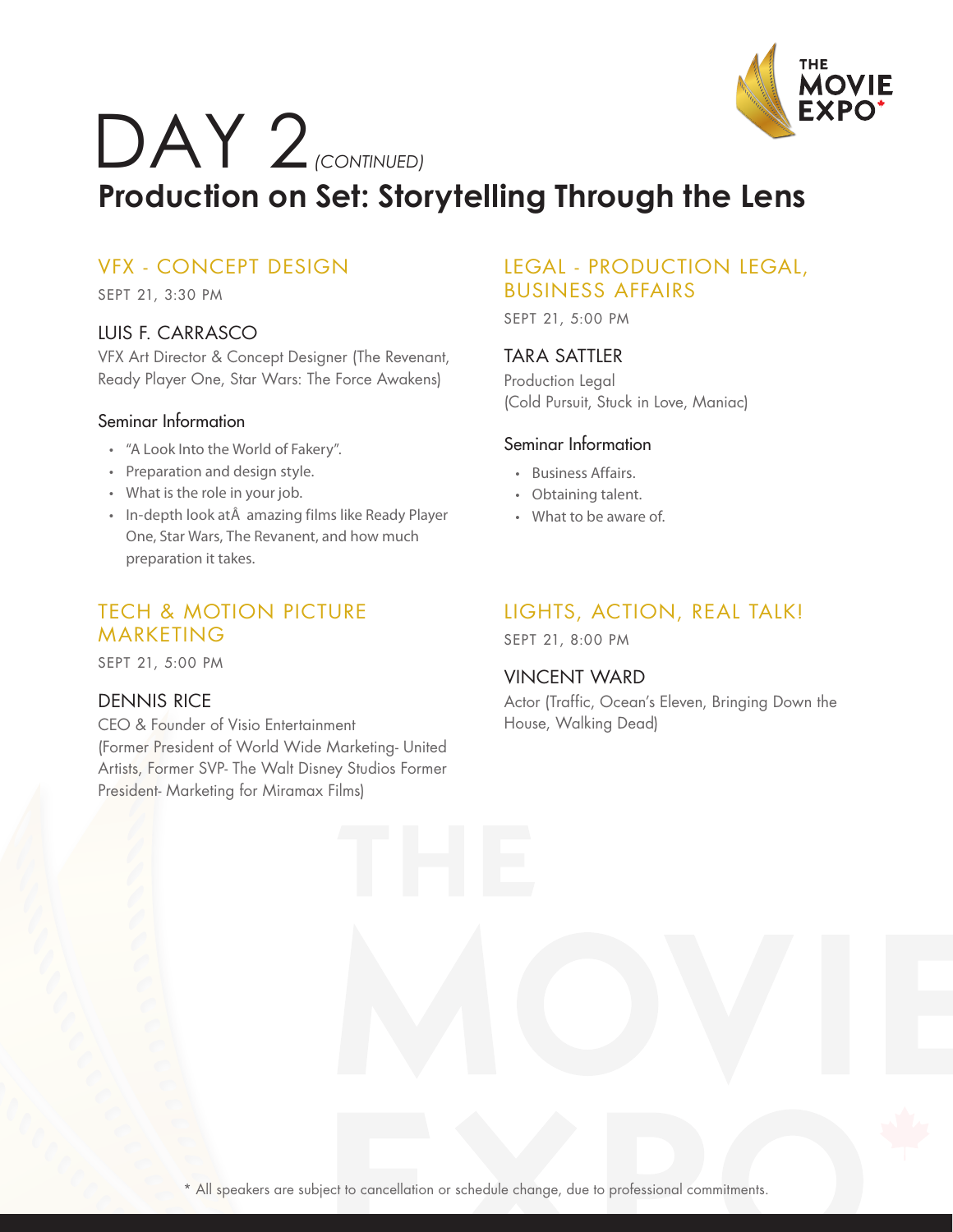

## DAY<sub>3</sub> **Post-Production Magic: Bringing It All Together**

## DISTRUBUTION & ACQUISITIONS PANEL

SEPT 22, 11:00 AM

#### DENNIS RICE

CEO & Founder of Visio Entertainment (Former President of World Wide Marketing- United Artists, Former SVP-The Walt Disney Studios Former President- Marketing for Miramax Films)

#### CURT MARVIS

CEO & Co -Founder of QYOU, Former Lionsgate's President of Digital Media (Traditional and Digital Media Distribution)

## SOUND DESIGN & FOLLIES

SEPT 22, 12:30 PM

#### BRIAN EIMER

Senior Sound Designer/President of ImagesInSound

#### Seminar Information

- Amazing craft of sound design and sound effects.
- Setting the atmosphere with the presence of Sound.
- Follies and how it is captured and integrated into film.

## FILM SALES

SEPT 22, 2:00 PM

#### MARK LINDSAY

President of Distribution Goldcrest / Saboteur (Sin City, Finding Neverland, Kill Bill)

### DISTRIBUTION IN FOREIGN MARKETS

SEPT 22, 12:30 PM

#### BERYL HUANG

President, CEO of Bruber Media, 4x Emmy Award Winner (Belle, Death Wish, Wonders of the Sea)

#### CURT MARVIS

CEO & Co -Founder of QYOU, Former Lionsgate's President of Digital Media (Traditional and Digital Media Distribution)

#### Panel Information

- Chinese co-productions and how to get there.
- What are the key challenges.
- What attracts Chinese producers and what are they looking for?
- How we to attract more investors to produce films in Canada.

## ACTION FOR FILM

SEPT 22, 2:00 PM

#### EMERSON WONG

Founder of Pulse Academy, Stunt Coordinator/Performer (RoboCop, Pacific Rim, and Deadpool 2)

#### Seminar Information

• Action for Film Workshop. Learn what it takes and the difference in Action on Camera.